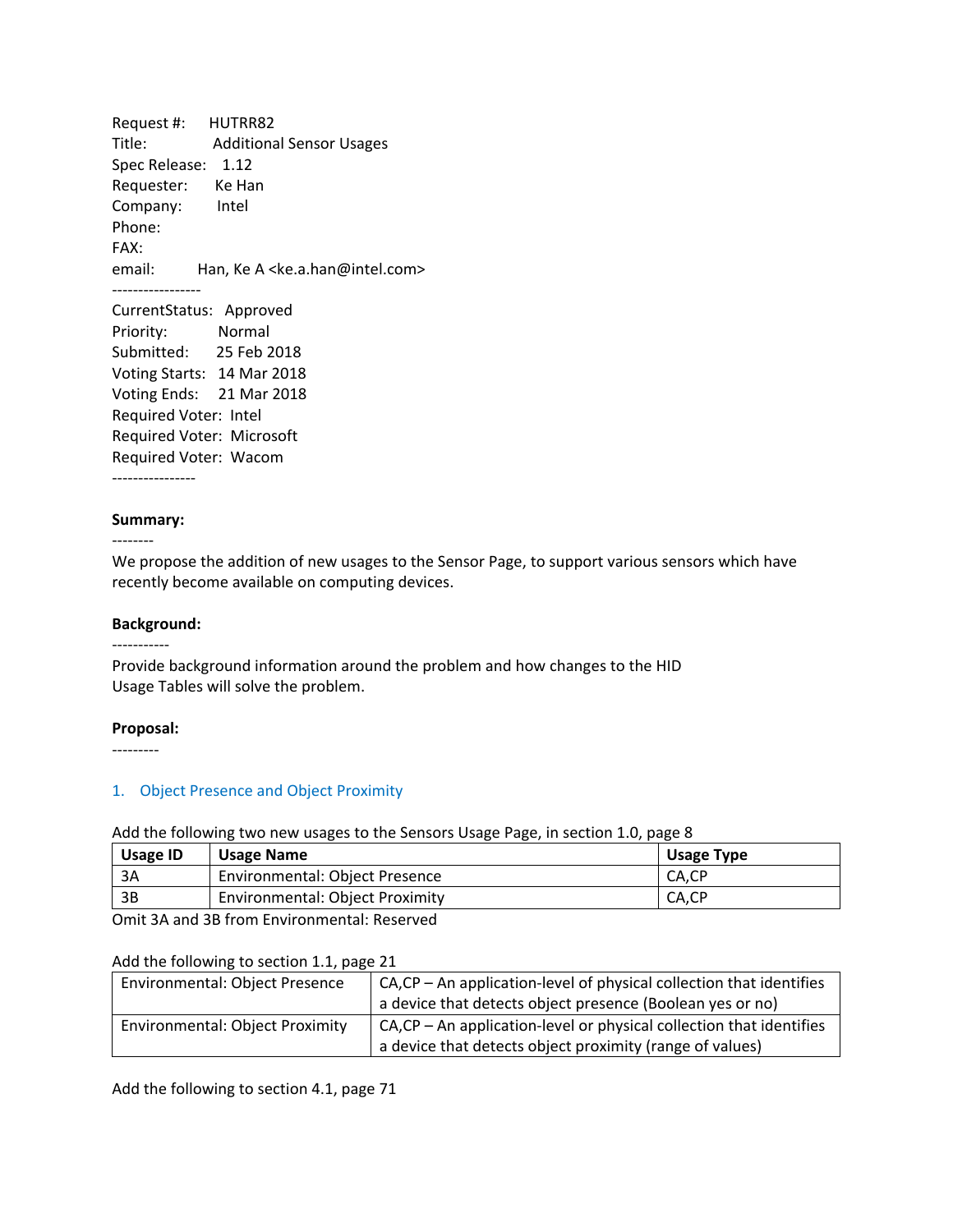# #define HID\_USAGE\_SENSOR\_TYPE\_**ENVIRONMENTAL\_OBJECT\_PRESENCE 0x09,0x3A**  #define HID\_USAGE\_SENSOR\_TYPE\_**ENVIRONMENTAL\_OBJECT\_PROXIMITY 0x09,0x3B**

#### Add the following to section 1.0, page 14

| Usage ID | Usage Name                                                | Usage Type |
|----------|-----------------------------------------------------------|------------|
| 043A     | Data Field: Object Presence                               | SF         |
| 043B     | Data Field: Object Proximity Range (default Unit: meters) | SV         |
| 043C     | Data Field: Object Proximity Out of Range                 | SF         |

Omit 043A, 043B, 043C from Data Field: Environmental Reserved

#### Add the following to table in section 1.8, page 31:

| <b>Object Presence</b>               | SF – TRUE when an object presence is detected by the computing     |
|--------------------------------------|--------------------------------------------------------------------|
|                                      | device, otherwise FALSE                                            |
| <b>Object Proximity Range</b>        | SV - Measures the distance between an object and the computing     |
|                                      | device. Default unit of measure is meters; can be overridden using |
|                                      | explicit Unit and/or Unit Exponent.                                |
| <b>Object Proximity Out of Range</b> | SF - TRUE when the sensor measuring object proximity range         |
|                                      | indicates "out of range" meaning the value provided as Object      |
|                                      | Proximity Range may not be accurate                                |

Add the following to section 4.1, page 75:

**#define HID\_USAGE\_SENSOR\_DATA\_ENVIRONMENTAL\_OBJECT\_PRESENCE 0x0A,0x3A,0x04 #define HID\_USAGE\_SENSOR\_DATA\_ENVIRONMENTAL\_OBJECT\_PROXIMITY\_RANGE 0x0A,0x3B,0x04 #define HID\_USAGE\_SENSOR\_DATA\_ENVIRONMENTAL\_OBJECT\_PROXIMITY\_OUT\_OF\_RANGE 0x0A,0x3C,0x04** 

Add the following to section 4.3, page 151:

#### Illustration of sensor Environmental: Object Presence

// For reference: Complete HID report descriptor const unsigned char pres\_report\_descriptor[] = { HID\_USAGE\_PAGE\_SENSOR, HID\_USAGE\_SENSOR\_TYPE\_ ENVIRONMENTAL\_OBJECT\_PRESENCE, HID\_COLLECTION(Physical), // feature reports (xmit/receive) HID\_USAGE\_PAGE\_SENSOR, HID\_USAGE\_SENSOR\_PROPERTY\_REPORTING\_STATE, HID\_LOGICAL\_MIN\_8(0), HID\_LOGICAL\_MAX\_8(5), HID\_REPORT\_SIZE(8), HID\_REPORT\_COUNT(1). HID\_COLLECTION(Logical), HID\_USAGE\_SENSOR\_PROPERTY\_REPORTING\_STATE\_NO\_EVENTS, HID\_USAGE\_SENSOR\_PROPERTY\_REPORTING\_STATE\_ALL\_EVENTS, HID\_USAGE\_SENSOR\_PROPERTY\_REPORTING\_STATE\_THRESHOLD\_EVENTS, HID\_USAGE\_SENSOR\_PROPERTY\_REPORTING\_STATE\_NO\_EVENTS\_WAKE, HID\_USAGE\_SENSOR\_PROPERTY\_REPORTING\_STATE\_ALL\_EVENTS\_WAKE, HID\_USAGE\_SENSOR\_PROPERTY\_REPORTING\_STATE\_THRESHOLD\_EVENTS\_WAKE, HID\_FEATURE(Data\_Arr\_Abs), HID\_END\_COLLECTION, HID\_USAGE\_SENSOR\_PROPERTY\_SENSOR\_STATUS, HID\_LOGICAL\_MIN\_8(0), HID\_LOGICAL\_MAX\_32(0xFF,0xFF,0xFF,0xFF), HID\_REPORT\_SIZE(32), HID\_REPORT\_COUNT(1), HID\_FEATURE(Data\_Var\_Abs), // up to VT\_UI4 worth of status info HID\_USAGE\_SENSOR\_PROPERTY\_REPORT\_INTERVAL, HID\_LOGICAL\_MIN\_8(0), HID\_LOGICAL\_MAX\_32(0xFF,0xFF,0xFF,0xFF), HID\_REPORT\_SIZE(32),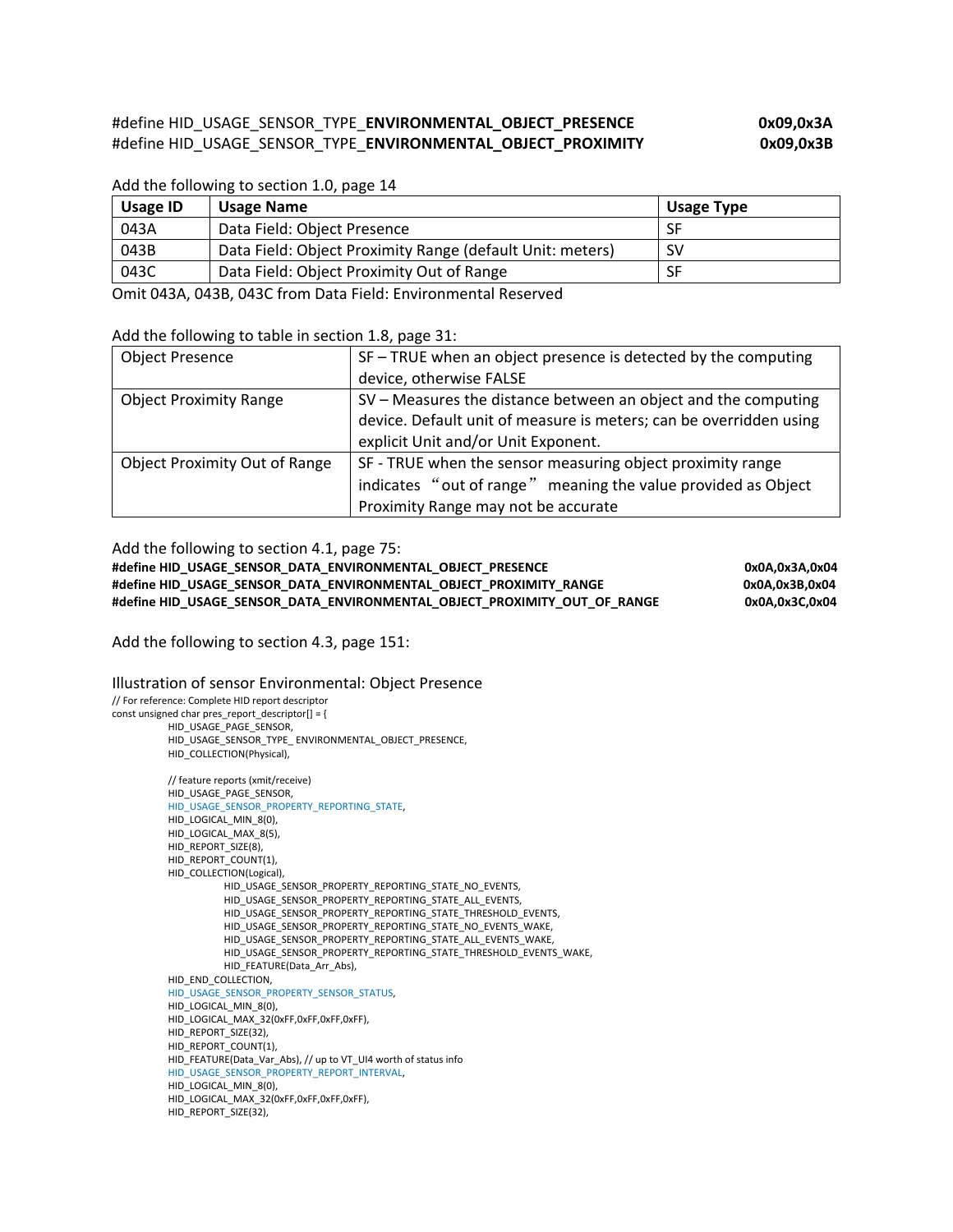```
HID_REPORT_COUNT(1), 
// HID_USAGE_SENSOR_UNITS_MILLISECOND,
HID_UNIT_EXPONENT(0), 
HID_FEATURE(Data_Var_Abs), 
HID_USAGE_SENSOR_PROPERTY_SENSOR_CONNECTION_TYPE, // NAry 
HID_LOGICAL_MIN_8(0),
HID_LOGICAL_MAX_8(2),
HID_REPORT_SIZE(8), 
HID_REPORT_COUNT(1), 
HID_COLLECTION(Logical),
          HID_USAGE_SENSOR_PROPERTY_CONNECTION_TYPE_PC_INTEGRATED,
          HID_USAGE_SENSOR_PROPERTY_CONNECTION_TYPE_PC_ATTACHED, 
          HID_USAGE_SENSOR_PROPERTY_CONNECTION_TYPE_PC_EXTERNAL, 
          HID_FEATURE(Const_Arr_Abs), 
HID_END_COLLECTION,
//input reports (transmit) 
HID_USAGE_PAGE_SENSOR, 
HID_USAGE_SENSOR_STATE,
HID_LOGICAL_MIN_8(0),
HID_LOGICAL_MAX_8(6), 
HID_REPORT_SIZE(8), 
HID_REPORT_COUNT(1),
HID_COLLECTION(Logical), 
          HID_USAGE_SENSOR_STATE_UNKNOWN, 
          HID_USAGE_SENSOR_STATE_READY, 
          HID_USAGE_SENSOR_STATE_NOT_AVAILABLE, 
          HID_USAGE_SENSOR_STATE_NO_DATA,
          HID_USAGE_SENSOR_STATE_INITIALIZING,
          HID_USAGE_SENSOR_STATE_ACCESS_DENIED, 
          HID_USAGE_SENSOR_STATE_ERROR, 
          HID_INPUT(Const_Arr_Abs),
HID_END_COLLECTION.
HID_USAGE_SENSOR_EVENT, 
HID_LOGICAL_MIN_8(0), 
HID_LOGICAL_MAX_8(16),
HID_REPORT_SIZE(8).
HID_REPORT_COUNT(1),
HID_COLLECTION(Logical), 
          HID_USAGE_SENSOR_EVENT_UNKNOWN,
          HID_USAGE_SENSOR_EVENT_STATE_CHANGED, 
          HID_USAGE_SENSOR_EVENT_PROPERTY_CHANGED, 
          HID_USAGE_SENSOR_EVENT_DATA_UPDATED, 
          HID_USAGE_SENSOR_EVENT_POLL_RESPONSE,
          HID_USAGE_SENSOR_EVENT_CHANGE_SENSITIVITY,
          HID_USAGE_SENSOR_EVENT_MAX_REACHED, 
          HID_USAGE_SENSOR_EVENT_MIN_REACHED,
          HID_USAGE_SENSOR_EVENT_HIGH_THRESHOLD_CROSS_UPWARD, 
          HID_USAGE_SENSOR_EVENT_HIGH_THRESHOLD_CROSS_DOWNWARD,
          HID_USAGE_SENSOR_EVENT_LOW_THRESHOLD_CROSS_UPWARD,
          HID_USAGE_SENSOR_EVENT_LOW_THRESHOLD_CROSS_DOWNWARD, 
          HID_USAGE_SENSOR_EVENT_ZERO_THRESHOLD_CROSS_UPWARD, 
          HID_USAGE_SENSOR_EVENT_ZERO_THRESHOLD_CROSS_DOWNWARD,
          HID_USAGE_SENSOR_EVENT_PERIOD_EXCEEDED, 
          HID_USAGE_SENSOR_EVENT_FREQUENCY_EXCEEDED, 
          HID_USAGE_SENSOR_EVENT_COMPLEX_TRIGGER, 
          HID_INPUT(Const_Arr_Abs), 
HID_END_COLLECTION,
HID_USAGE_SENSOR_DATA_ ENVIRONMENTAL_OBJECT_PRESENCE, 
HID_LOGICAL_MIN_8(0), // False 
HID_LOGICAL_MAX_8(1), // True 
HID_REPORT_SIZE(8),
HID_REPORT_COUNT(1),
HID_INPUT(Const_Var_Abs),
```
HID\_END\_COLLECTION

};

Illustration of sensor Environmental: Object Proximity

// For reference: Complete HID report descriptor const unsigned char pres\_report\_descriptor[] = { HID\_USAGE\_PAGE\_SENSOR, HID\_USAGE\_SENSOR\_TYPE\_ ENVIRONMENTAL\_OBJECT\_ PROXIMITY, HID\_COLLECTION(Physical),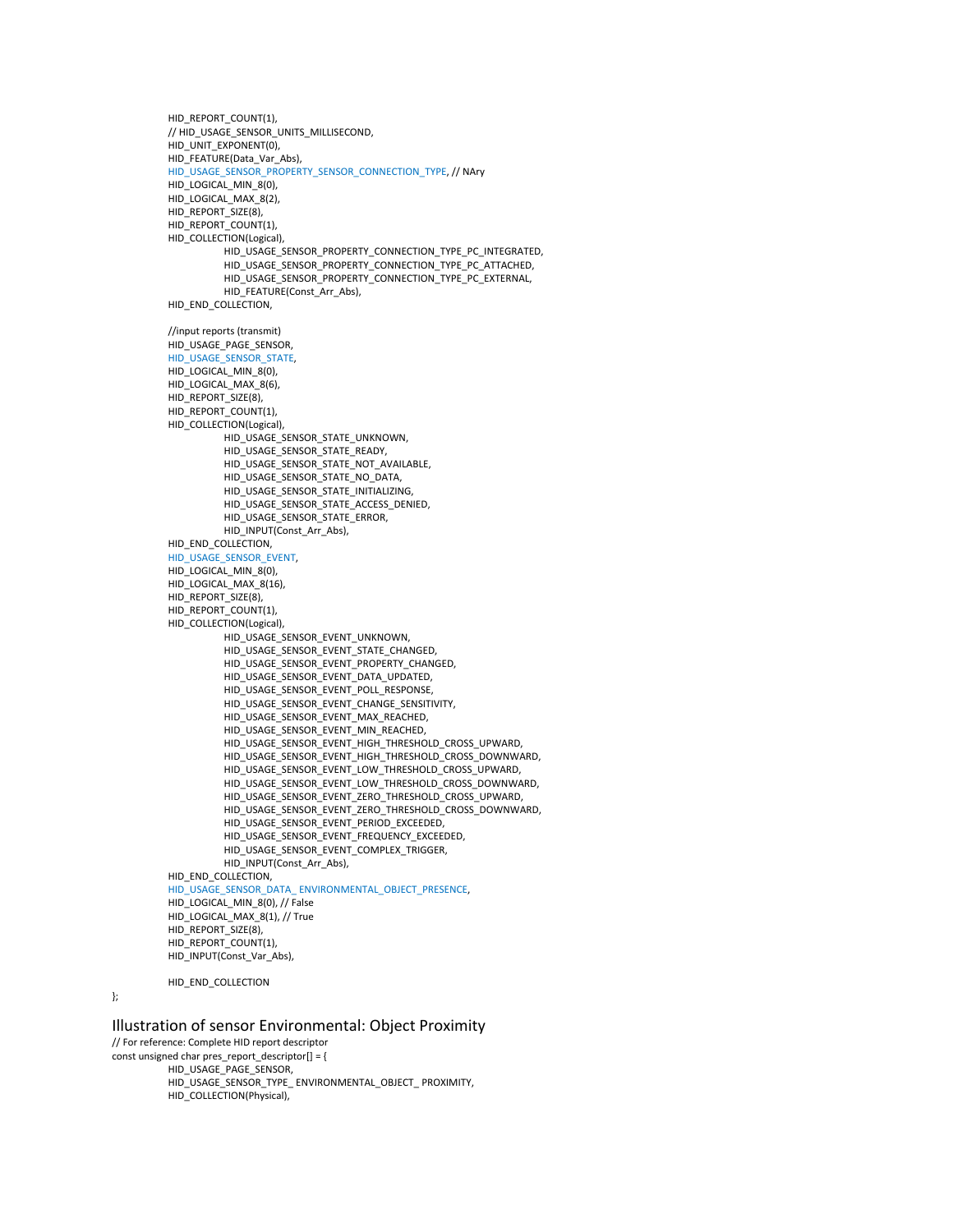// feature reports (xmit/receive) HID\_USAGE\_PAGE\_SENSOR, HID\_USAGE\_SENSOR\_PROPERTY\_REPORTING\_STATE, HID\_LOGICAL\_MIN\_8(0), HID\_LOGICAL\_MAX\_8(5), HID\_REPORT\_SIZE(8), HID\_REPORT\_COUNT(1), HID\_COLLECTION(Logical), HID\_USAGE\_SENSOR\_PROPERTY\_REPORTING\_STATE\_NO\_EVENTS, HID\_USAGE\_SENSOR\_PROPERTY\_REPORTING\_STATE\_ALL\_EVENTS, HID\_USAGE\_SENSOR\_PROPERTY\_REPORTING\_STATE\_THRESHOLD\_EVENTS, HID\_USAGE\_SENSOR\_PROPERTY\_REPORTING\_STATE\_NO\_EVENTS\_WAKE, HID\_USAGE\_SENSOR\_PROPERTY\_REPORTING\_STATE\_ALL\_EVENTS\_WAKE, HID\_USAGE\_SENSOR\_PROPERTY\_REPORTING\_STATE\_THRESHOLD\_EVENTS\_WAKE, HID\_FEATURE(Data\_Arr\_Abs), HID\_END\_COLLECTION, HID\_USAGE\_SENSOR\_PROPERTY\_SENSOR\_STATUS, HID\_LOGICAL\_MIN\_8(0), HID\_LOGICAL\_MAX\_32(0xFF,0xFF,0xFF,0xFF), HID\_REPORT\_SIZE(32), HID\_REPORT\_COUNT(1), HID\_FEATURE(Data\_Var\_Abs), // up to VT\_UI4 worth of status info HID\_USAGE\_SENSOR\_PROPERTY\_REPORT\_INTERVAL, HID\_LOGICAL\_MIN\_8(0), HID\_LOGICAL\_MAX\_32(0xFF,0xFF,0xFF,0xFF), HID\_REPORT\_SIZE(32), HID\_REPORT\_COUNT(1), // HID\_USAGE\_SENSOR\_UNITS\_MILLISECOND, HID\_UNIT\_EXPONENT(0), HID\_FEATURE(Data\_Var\_Abs), HID\_USAGE\_SENSOR\_PROPERTY\_SENSOR\_CONNECTION\_TYPE, // NAry HID\_LOGICAL\_MIN\_8(0), HID\_LOGICAL\_MAX\_8(2), HID\_REPORT\_SIZE(8), HID\_REPORT\_COUNT(1), HID\_COLLECTION(Logical), HID\_USAGE\_SENSOR\_PROPERTY\_CONNECTION\_TYPE\_PC\_INTEGRATED, HID\_USAGE\_SENSOR\_PROPERTY\_CONNECTION\_TYPE\_PC\_ATTACHED, HID\_USAGE\_SENSOR\_PROPERTY\_CONNECTION\_TYPE\_PC\_EXTERNAL, HID\_FEATURE(Const\_Arr\_Abs), HID\_END\_COLLECTION, HID\_USAGE\_SENSOR\_PROPERTY\_CHANGE\_SENSITIVITY\_ABS, HID\_LOGICAL\_MIN\_8(0), HID\_LOGICAL\_MAX\_16(0xFF,0xFF), HID\_REPORT\_SIZE(16), HID\_REPORT\_COUNT(1), // HID\_USAGE\_SENSOR\_UNITS\_METER, HID\_UNIT\_EXPONENT(0x0D), // scale default unit "meter" to "centimeter" to provide 2 digits past decimal point HID\_FEATURE(Data\_Var\_Abs), HID\_USAGE\_SENSOR\_DATA(HID\_USAGE\_SENSOR\_DATA\_ENVIRONMENTAL\_OBJECT\_PROXIMITY\_RANGE,HID\_USAGE\_SENSOR\_DATA\_MOD\_MAX), HID\_LOGICAL\_MIN\_8(0), HID\_LOGICAL\_MAX\_16(0xFF,0xFF), HID\_REPORT\_SIZE(16), HID\_REPORT\_COUNT(1), // HID\_USAGE\_SENSOR\_UNITS\_METER, HID\_UNIT\_EXPONENT(0x0D), // scale default unit "meter" to "centimeter" to provide 2 digits past decimal point HID\_FEATURE(Data\_Var\_Abs), HID\_USAGE\_SENSOR\_DATA(HID\_USAGE\_SENSOR\_DATA\_ENVIRONMENTAL\_OBJECT\_PROXIMITY\_RANGE,HID\_USAGE\_SENSOR\_DATA\_MOD\_MIN), HID\_LOGICAL\_MIN\_8(0), HID\_LOGICAL\_MAX\_16(0xFF,0xFF), HID\_REPORT\_SIZE(16), HID\_REPORT\_COUNT(1), // HID\_USAGE\_SENSOR\_UNITS\_METER, HID\_UNIT\_EXPONENT(0x0D), // scale default unit "meter" to "centimeter" to provide 2 digits past decimal point HID\_FEATURE(Data\_Var\_Abs), //input reports (transmit) HID\_USAGE\_PAGE\_SENSOR, HID\_USAGE\_SENSOR\_STATE, HID\_LOGICAL\_MIN\_8(0), HID\_LOGICAL\_MAX\_8(6), HID\_REPORT\_SIZE(8). HID\_REPORT\_COUNT(1), HID\_COLLECTION(Logical), HID\_USAGE\_SENSOR\_STATE\_UNKNOWN,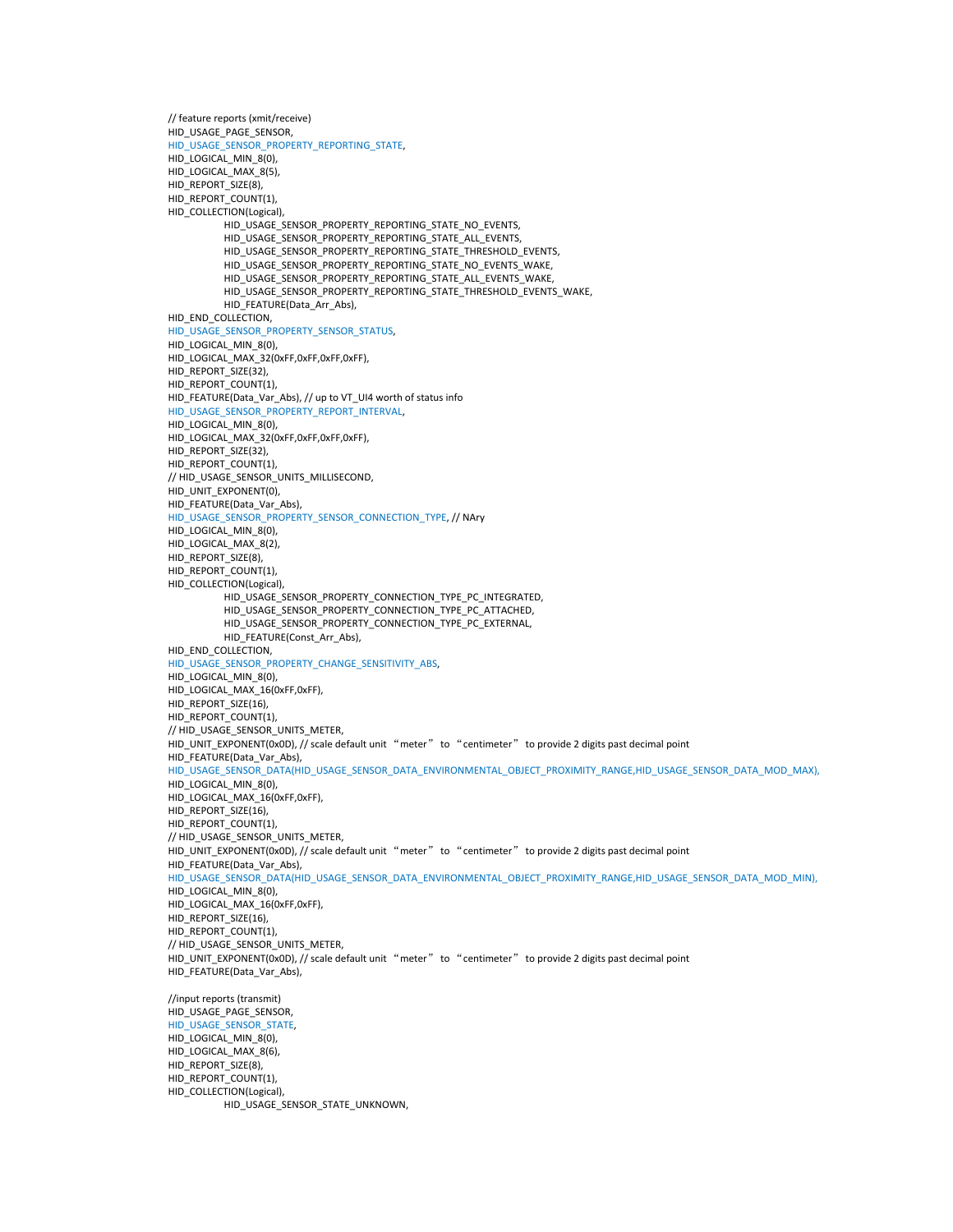```
HID_USAGE_SENSOR_STATE_READY, 
          HID_USAGE_SENSOR_STATE_NOT_AVAILABLE,
          HID_USAGE_SENSOR_STATE_NO_DATA, 
          HID_USAGE_SENSOR_STATE_INITIALIZING, 
          HID_USAGE_SENSOR_STATE_ACCESS_DENIED, 
          HID_USAGE_SENSOR_STATE_ERROR,
          HID_INPUT(Const_Arr_Abs), 
HID_END_COLLECTION, 
HID_USAGE_SENSOR_EVENT, 
HID_LOGICAL_MIN_8(0),
HID_LOGICAL_MAX_8(16),
HID_REPORT_SIZE(8), 
HID_REPORT_COUNT(1), 
HID_COLLECTION(Logical), 
          HID_USAGE_SENSOR_EVENT_UNKNOWN,
          HID_USAGE_SENSOR_EVENT_STATE_CHANGED, 
          HID_USAGE_SENSOR_EVENT_PROPERTY_CHANGED, 
          HID_USAGE_SENSOR_EVENT_DATA_UPDATED, 
          HID_USAGE_SENSOR_EVENT_POLL_RESPONSE,
          HID_USAGE_SENSOR_EVENT_CHANGE_SENSITIVITY,
          HID_USAGE_SENSOR_EVENT_MAX_REACHED, 
          HID_USAGE_SENSOR_EVENT_MIN_REACHED, 
          HID_USAGE_SENSOR_EVENT_HIGH_THRESHOLD_CROSS_UPWARD, 
          HID_USAGE_SENSOR_EVENT_HIGH_THRESHOLD_CROSS_DOWNWARD,
          HID_USAGE_SENSOR_EVENT_LOW_THRESHOLD_CROSS_UPWARD, 
          HID_USAGE_SENSOR_EVENT_LOW_THRESHOLD_CROSS_DOWNWARD, 
          HID_USAGE_SENSOR_EVENT_ZERO_THRESHOLD_CROSS_UPWARD, 
          HID_USAGE_SENSOR_EVENT_ZERO_THRESHOLD_CROSS_DOWNWARD, 
          HID_USAGE_SENSOR_EVENT_PERIOD_EXCEEDED, 
          HID_USAGE_SENSOR_EVENT_FREQUENCY_EXCEEDED, 
          HID_USAGE_SENSOR_EVENT_COMPLEX_TRIGGER, 
          HID_INPUT(Const_Arr_Abs),
HID_END_COLLECTION.
HID_USAGE_SENSOR_DATA_ENVIRONMENTAL_OBJECT_PROXIMITY_OUT_OF_RANGE, 
HID_LOGICAL_MIN_8(0), // False 
HID_LOGICAL_MAX_8(1), // True 
HID_REPORT_SIZE(8),
HID_REPORT_COUNT(1), 
HID_INPUT(Const_Var_Abs), 
HID_USAGE_SENSOR_DATA_ENVIRONMENTAL_OBJECT_PROXIMITY_RANGE,
HID_LOGICAL_MIN_8(0), 
HID_LOGICAL_MAX_16(0xFF,0xFF), 
HID_REPORT_SIZE(16), 
HID_REPORT_COUNT(1),
// HID_USAGE_SENSOR_UNITS_METER, 
HID_UNIT_EXPONENT(0x0D), // scale default unit "meter" to "centimeter" to provide 2 digits past decimal point 
HID_INPUT(Const_Var_Abs),
```
HID\_END\_COLLECTION

};

# 2. Auto Brightness Preferred and Auto Color Preferred

## Add the following new property to the Sensors Usage Page, in section 1.0, page 16

| <b>Usage ID</b> | <b>Usage Name</b>                   | Usage Type |
|-----------------|-------------------------------------|------------|
| 04E2            | Property: Auto Brightness Preferred | DF         |
| 04E3            | Property: Auto Color Preferred      | DF         |

Omit 04E4 from Property: Light Reserved

# Add the following to section 1.9, page 32

| Property: Auto Brightness      | DF – TRUE when this light sensor is preferred to be used for                                             |
|--------------------------------|----------------------------------------------------------------------------------------------------------|
| Preferred                      | system auto brightness usage, otherwise FALSE                                                            |
| Property: Auto Color Preferred | DF – TRUE when this light sensor is preferred to be used for<br>system auto color usage, otherwise FALSE |

Add the following to section 4.1, page 75: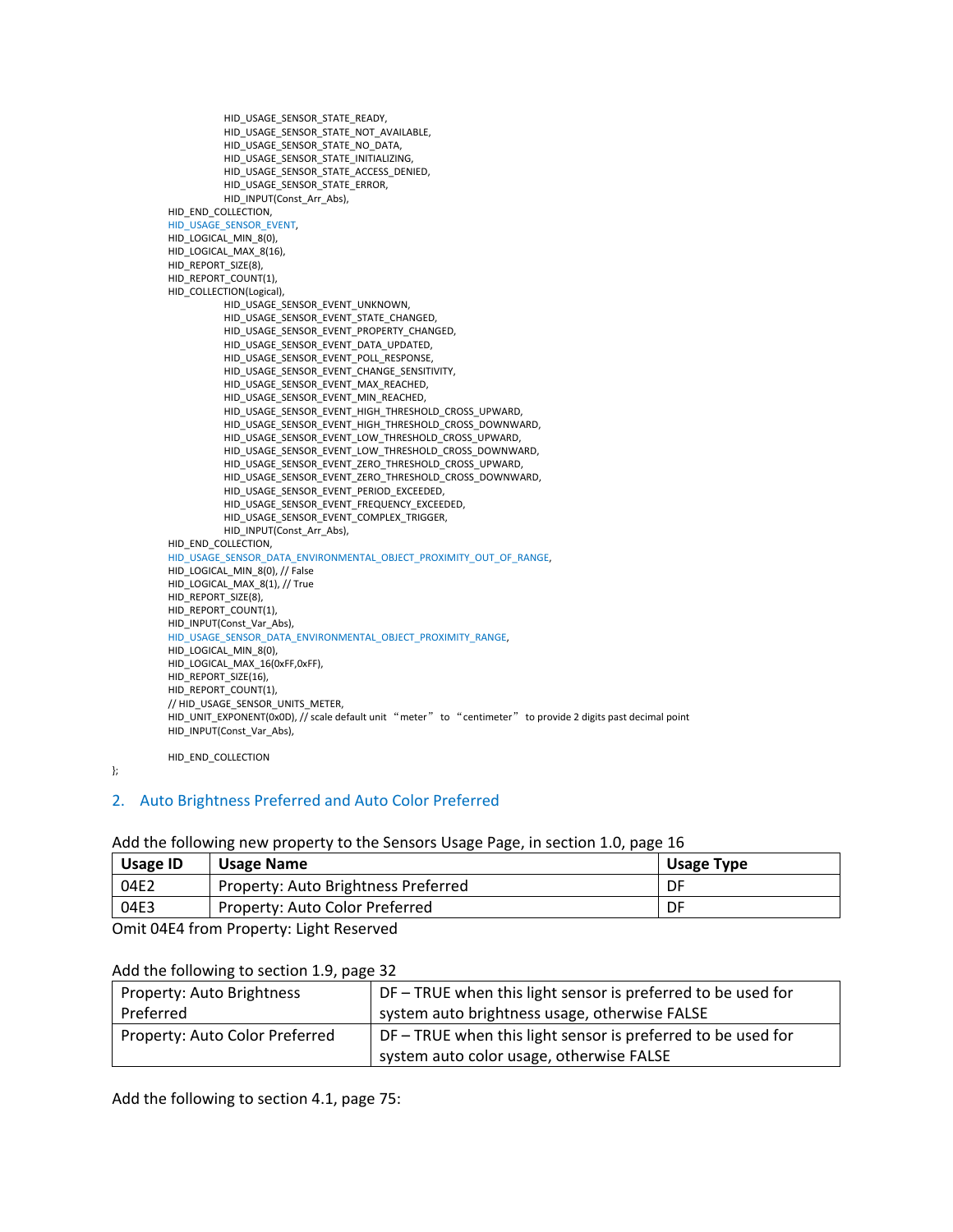#### **#define HID\_USAGE\_SENSOR\_PROPERTY\_AUTO\_BRIGHTNESS\_PREFERRED 0x0A,0xE2,0x04 #define HID\_USAGE\_SENSOR\_PROPERTY\_AUTO\_COLOR\_PREFERRED 0x0A,0xE3,0x04**

## 3. NIR (Near Infra‐Red)

Add the following new data field to the Sensors Usage Page, in section 1.0, page 15

| <b>Usage ID</b> | Usage Name                                                          | Usage Type |
|-----------------|---------------------------------------------------------------------|------------|
| 04DE            | Data Field: Near Infrared Light (default Units: W/mm <sup>2</sup> ) | S٧         |

Omit 04DE from Data Field: Light Reserved

Add the following to section 1.9, page 32

| Near Infrared Light | SV – Measures the amount of infrared light (wavelength of             |
|---------------------|-----------------------------------------------------------------------|
|                     | approximately 700nm to 1mm). Default unit of measure is               |
|                     | W/mm <sup>2</sup> , can be overridden using explicit Unit and/or Unit |
|                     | Exponent.                                                             |

#### Add the following to section 4.1, page 75: **#define HID\_USAGE\_SENSOR\_DATA\_NEAR\_INFRARED\_LIGHT 0x0A,0xDE,0x04**

#### Add the following to section 4.3.12, page 119:

// For reference: Complete HID report descriptor const unsigned char als report descriptor $[] = {$ HID\_USAGE\_PAGE\_SENSOR, // USAGE\_PAGE (Sensor) HID\_USAGE\_SENSOR\_TYPE\_LIGHT\_AMBIENTLIGHT, // USAGE (AmbientLight) HID\_COLLECTION(Physical), //feature reports (xmit/receive) HID\_USAGE\_PAGE\_SENSOR, HID\_USAGE\_SENSOR\_PROPERTY\_REPORTING\_STATE, HID\_LOGICAL\_MIN\_8(0), HID\_LOGICAL\_MAX\_8(5), HID\_REPORT\_SIZE(8), HID\_REPORT\_COUNT(1), HID\_COLLECTION(Logical), HID\_USAGE\_SENSOR\_PROPERTY\_REPORTING\_STATE\_NO\_EVENTS, HID\_USAGE\_SENSOR\_PROPERTY\_REPORTING\_STATE\_ALL\_EVENTS, HID\_USAGE\_SENSOR\_PROPERTY\_REPORTING\_STATE\_THRESHOLD\_EVENTS, HID\_USAGE\_SENSOR\_PROPERTY\_REPORTING\_STATE\_NO\_EVENTS\_WAKE, HID\_USAGE\_SENSOR\_PROPERTY\_REPORTING\_STATE\_ALL\_EVENTS\_WAKE, HID\_USAGE\_SENSOR\_PROPERTY\_REPORTING\_STATE\_THRESHOLD\_EVENTS\_WAKE, HID\_FEATURE(Data\_Arr\_Abs), HID\_END\_COLLECTION, HID\_USAGE\_SENSOR\_PROPERTY\_SENSOR\_STATUS, HID\_LOGICAL\_MIN\_8(0), HID\_LOGICAL\_MAX\_32(0xFF,0xFF,0xFF,0xFF), HID\_REPORT\_SIZE(32), HID\_REPORT\_COUNT(1), HID\_FEATURE(Data\_Var\_Abs), // up to VT\_UI4 worth of status info HID\_USAGE\_SENSOR\_PROPERTY\_REPORT\_INTERVAL, HID\_LOGICAL\_MIN\_8(0), HID\_LOGICAL\_MAX\_32(0xFF,0xFF,0xFF,0xFF), HID\_REPORT\_SIZE(32), HID\_REPORT\_COUNT(1), // HID\_USAGE\_SENSOR\_UNITS\_MILLISECOND, HID\_UNIT\_EXPONENT(0), HID\_FEATURE(Data\_Var\_Abs), HID\_USAGE\_SENSOR\_PROPERTY\_SENSOR\_CONNECTION\_TYPE, // NAry HID\_LOGICAL\_MIN\_8(0), HID\_LOGICAL\_MAX\_8(2), HID\_REPORT\_SIZE(8). HID\_REPORT\_COUNT(1), HID\_COLLECTION(Logical), HID\_USAGE\_SENSOR\_PROPERTY\_CONNECTION\_TYPE\_PC\_INTEGRATED, HID\_USAGE\_SENSOR\_PROPERTY\_CONNECTION\_TYPE\_PC\_ATTACHED,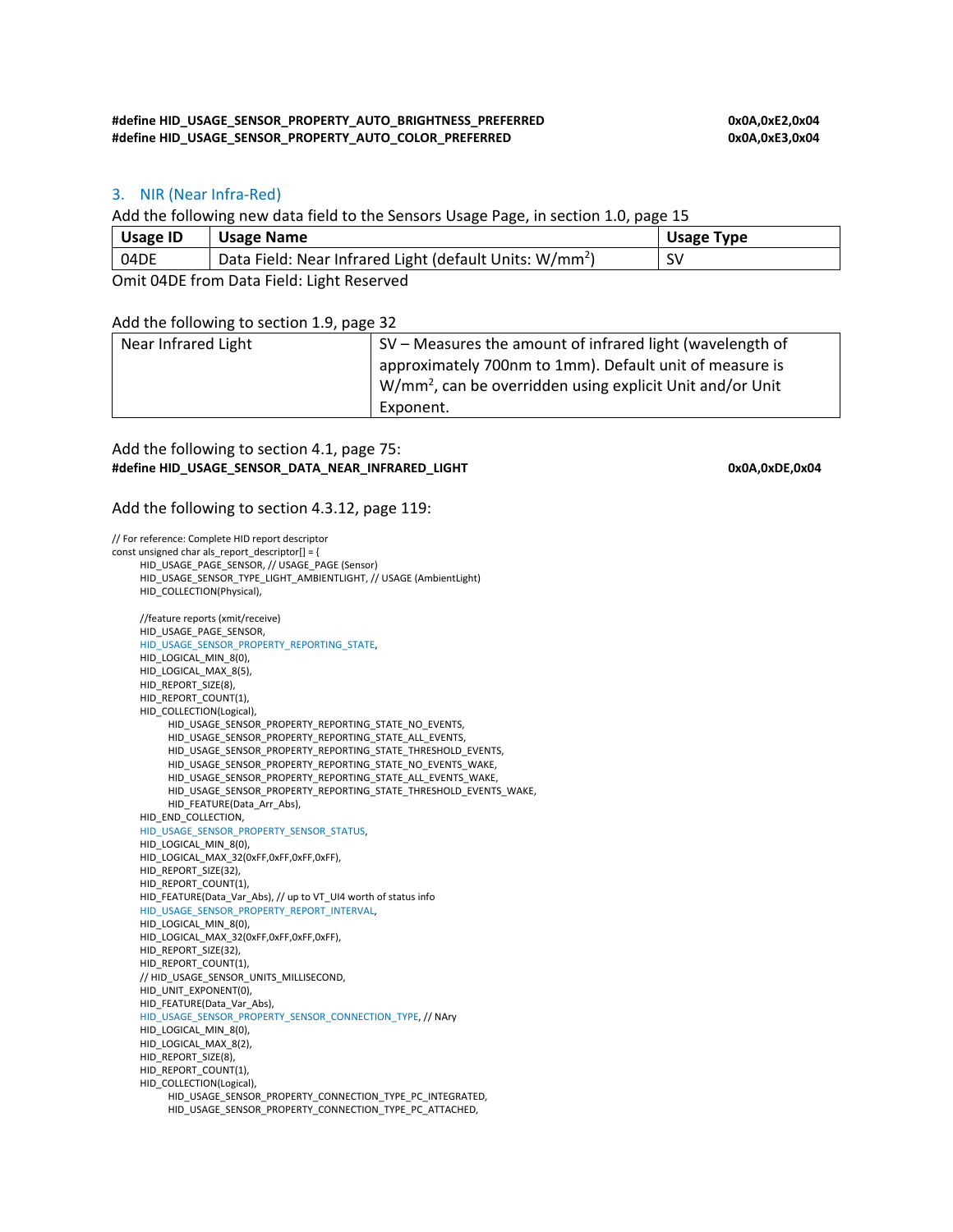HID\_USAGE\_SENSOR\_PROPERTY\_CONNECTION\_TYPE\_PC\_EXTERNAL, HID\_FEATURE(Const\_Arr\_Abs), HID\_END\_COLLECTION, HID\_USAGE\_SENSOR\_PROPERTY\_CHANGE\_SENSITIVITY\_REL\_PCT, HID\_LOGICAL\_MIN\_8(0), HID\_LOGICAL\_MAX\_16(0x10,0x27), // 10000 = 0.00 to 100.00 percent with 2 digits past decimal point HID\_REPORT\_SIZE(16), HID\_REPORT\_COUNT(1), // HID\_USAGE\_SENSOR\_UNITS\_PERCENT,  $HID_UNIT_EXPONENT(0x0E)$ , // scale default unit to provide 2 digits past decimal point HID\_FEATURE(Data\_Var\_Abs), HID\_USAGE\_SENSOR\_DATA(HID\_USAGE\_SENSOR\_DATA\_LIGHT\_ILLUMINANCE,HID\_USAGE\_SENSOR\_DATA\_MOD\_MAX), HID\_LOGICAL\_MIN\_8(0), HID\_LOGICAL\_MAX\_16(0xFF,0xFF),  $HD$  REPORT SIZE(16), HID\_REPORT\_COUNT(1), HID\_USAGE\_SENSOR\_UNITS\_LUX, HID\_UNIT\_EXPONENT(0x0F), // scale default unit to provide 1 digit past decimal point HID\_FEATURE(Data\_Var\_Abs), HID\_USAGE\_SENSOR\_DATA(HID\_USAGE\_SENSOR\_DATA\_LIGHT\_ILLUMINANCE,HID\_USAGE\_SENSOR\_DATA\_MOD\_MIN), HID\_LOGICAL\_MIN\_8(0), HID\_LOGICAL\_MAX\_16(0xFF,0xFF), HID\_REPORT\_SIZE(16), HID\_REPORT\_COUNT(1). HID\_USAGE\_SENSOR\_UNITS\_LUX, HID\_UNIT\_EXPONENT(0x0F), // scale default unit to provide 1 digit past decimal point HID\_FEATURE(Data\_Var\_Abs), HID\_USAGE\_SENSOR\_PROPERTY\_AUTO\_BRIGHTNESS\_PREFERRED, HID\_LOGICAL\_MIN\_8(0), HID\_LOGICAL\_MAX\_8(1), HID\_REPORT\_SIZE(8), HID\_REPORT\_COUNT(1), HID\_UNIT\_EXPONENT(0), HID\_FEATURE(Data\_Var\_Abs), HID\_USAGE\_SENSOR\_PROPERTY\_AUTO\_COLOR\_PREFERRED, HID\_LOGICAL\_MIN\_8(0), HID\_LOGICAL\_MAX\_8(1), HID\_REPORT\_SIZE(8), HID\_REPORT\_COUNT(1), HID\_UNIT\_EXPONENT(0), HID\_FEATURE(Data\_Var\_Abs), //input reports (transmit) HID\_USAGE\_PAGE\_SENSOR, HID\_USAGE\_SENSOR\_STATE, HID\_LOGICAL\_MIN\_8(0), HID\_LOGICAL\_MAX\_8(6), HID\_REPORT\_SIZE(8), HID\_REPORT\_COUNT(1). HID\_COLLECTION(Logical), HID\_USAGE\_SENSOR\_STATE\_UNKNOWN, HID\_USAGE\_SENSOR\_STATE\_READY, HID\_USAGE\_SENSOR\_STATE\_NOT\_AVAILABLE, HID\_USAGE\_SENSOR\_STATE\_NO\_DATA, HID\_USAGE\_SENSOR\_STATE\_INITIALIZING, HID\_USAGE\_SENSOR\_STATE\_ACCESS\_DENIED, HID\_USAGE\_SENSOR\_STATE\_ERROR, HID\_INPUT(Const\_Arr\_Abs), HID\_END\_COLLECTION, HID\_USAGE\_SENSOR\_EVENT, HID\_LOGICAL\_MIN\_8(0), HID\_LOGICAL\_MAX\_8(16), HID\_REPORT\_SIZE(8), HID\_REPORT\_COUNT(1), HID\_COLLECTION(Logical), HID\_USAGE\_SENSOR\_EVENT\_UNKNOWN, HID\_USAGE\_SENSOR\_EVENT\_STATE\_CHANGED, HID\_USAGE\_SENSOR\_EVENT\_PROPERTY\_CHANGED, HID\_USAGE\_SENSOR\_EVENT\_DATA\_UPDATED, HID\_USAGE\_SENSOR\_EVENT\_POLL\_RESPONSE, HID\_USAGE\_SENSOR\_EVENT\_CHANGE\_SENSITIVITY, HID\_USAGE\_SENSOR\_EVENT\_MAX\_REACHED, HID\_USAGE\_SENSOR\_EVENT\_MIN\_REACHED, HID\_USAGE\_SENSOR\_EVENT\_HIGH\_THRESHOLD\_CROSS\_UPWARD, HID\_USAGE\_SENSOR\_EVENT\_HIGH\_THRESHOLD\_CROSS\_DOWNWARD,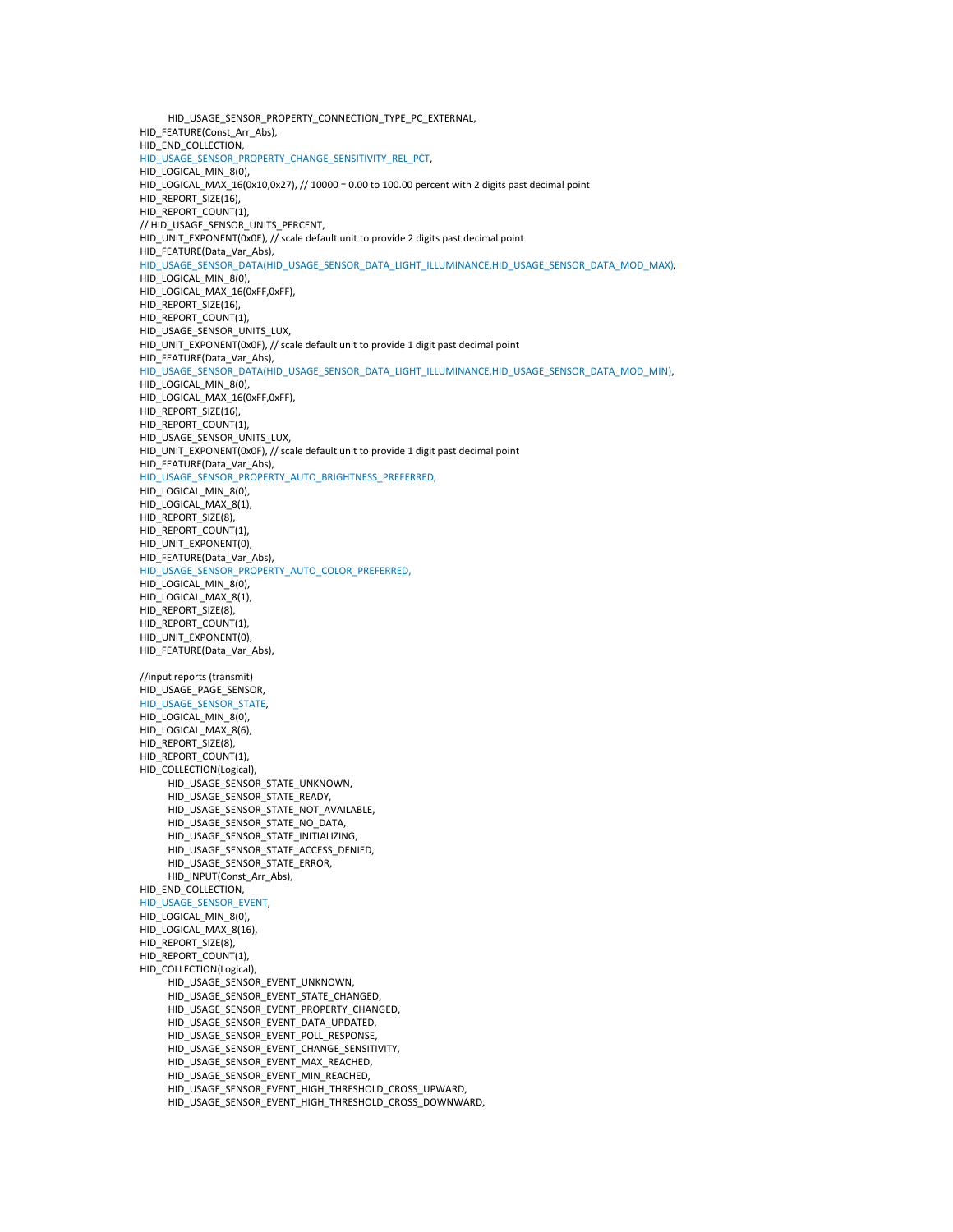```
HID_USAGE_SENSOR_EVENT_LOW_THRESHOLD_CROSS_UPWARD, 
     HID_USAGE_SENSOR_EVENT_LOW_THRESHOLD_CROSS_DOWNWARD,
     HID_USAGE_SENSOR_EVENT_ZERO_THRESHOLD_CROSS_UPWARD, 
     HID_USAGE_SENSOR_EVENT_ZERO_THRESHOLD_CROSS_DOWNWARD, 
     HID_USAGE_SENSOR_EVENT_PERIOD_EXCEEDED, 
     HID_USAGE_SENSOR_EVENT_FREQUENCY_EXCEEDED,
     HID_USAGE_SENSOR_EVENT_COMPLEX_TRIGGER, 
    HID_INPUT(Const_Arr_Abs), 
HID_END_COLLECTION, 
HID_USAGE_SENSOR_DATA_LIGHT_ILLUMINANCE, 
HID_LOGICAL_MIN_8(0),
HID_LOGICAL_MAX_16(0xFF,0xFF), 
HID_UNIT_EXPONENT(0x0F), // scale default unit to provide 1 digit past decimal point 
HID_REPORT_SIZE(16), 
HID_REPORT_COUNT(1),
HID_INPUT(Const_Var_Abs), 
HID_USAGE_SENSOR_DATA_LIGHT_COLOR_TEMPERATURE, 
HID_LOGICAL_MIN_8(0), 
HID_LOGICAL_MAX_16(0xFF,0xFF),
HID_USAGE_SENSOR_UNITS_KELVIN,
HID_UNIT_EXPONENT(0), 
HID_REPORT_SIZE(16), 
HID_REPORT_COUNT(1), 
HID_INPUT(Const_Var_Abs), 
HID_USAGE_SENSOR_DATA_LIGHT_CHROMATICITY_X, 
HID_LOGICAL_MIN_8(0), 
HID_LOGICAL_MAX_16(0xFF,0xFF), 
HID_USAGE_SENSOR_UNITS_NOT_SPECIFIED,
HID_UNIT_EXPONENT(0x0C), // scale default unit to provide 4 digits past decimal point 
HID_REPORT_SIZE(16), 
HID_REPORT_COUNT(1), 
HID_INPUT(Const_Var_Abs), 
HID_USAGE_SENSOR_DATA_LIGHT_CHROMATICITY_Y, 
HID_LOGICAL_MIN_8(0), 
HID_LOGICAL_MAX_16(0xFF,0xFF), 
HID_USAGE_SENSOR_UNITS_NOT_SPECIFIED, 
HID_UNIT_EXPONENT(0x0C), // scale default unit to provide 4 digits past decimal point 
HID_REPORT_SIZE(16), 
HID_REPORT_COUNT(1), 
HID_INPUT(Const_Var_Abs),
HID_USAGE_SENSOR_DATA_NEAR_INFRARED_LIGHT, 
HID_LOGICAL_MIN_8(0), 
HID_LOGICAL_MAX_16(0xFF,0xFF), 
HID_UNIT_EXPONENT(0),
HID_REPORT_SIZE(16),
HID_REPORT_COUNT(1), 
HID_INPUT(Const_Var_Abs),
```

```
HID_END_COLLECTION
```

```
};
```
# 4. IsPrimary

# Add the following new property to the Sensors Usage Page, in section 1.0, page 12

| <b>Usage ID</b> | <b>Usage Name</b>    | Usage <sup>-</sup><br>туре |
|-----------------|----------------------|----------------------------|
| 031E            | Property: Is Primary | DI                         |

Omit 031E from Property: Reserved

# Add the following to section 1.5, page 30

| Property: Is Primary | DF – used in multiple sensor in same type, operating system can      |
|----------------------|----------------------------------------------------------------------|
|                      | use this property to tell whether this sensor is primary: TRUE if it |
|                      | is primary, otherwise FALSE                                          |

Add the following to section 4.1, page 74: **#define HID\_USAGE\_SENSOR\_PROPERTY\_IS\_PRIMARY 0x0A,0x1E,0x03**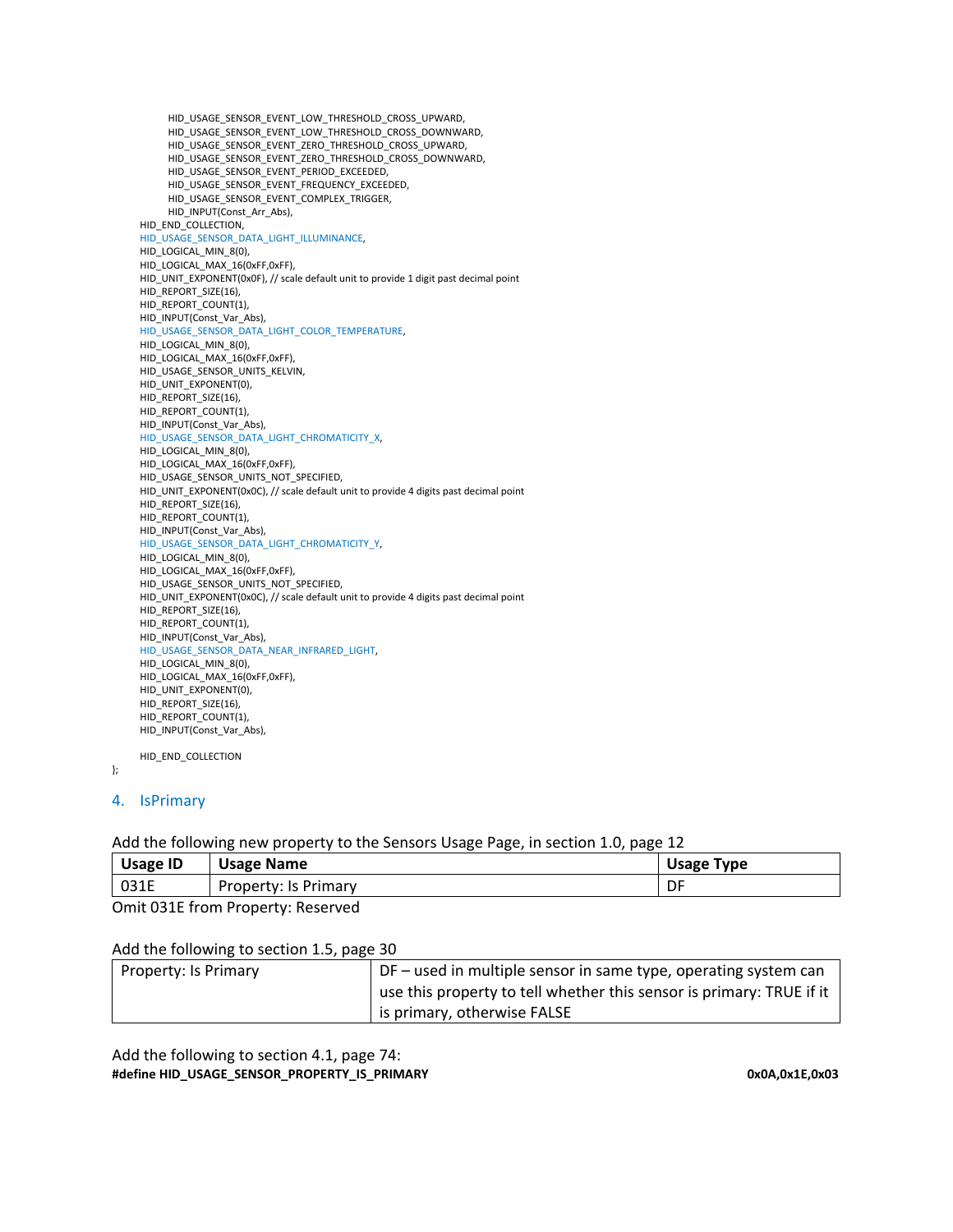# 5. Custom Properties

| <b>Usage ID</b>                                     | <b>Usage Name</b>         | <b>Usage Type</b> |
|-----------------------------------------------------|---------------------------|-------------------|
| (These Properties are commonly used by all Sensors) |                           |                   |
| 05C0                                                | Property: Custom          |                   |
| 05C1                                                | Property: Custom Value 1  | DV                |
| 05C2                                                | Property: Custom Value 2  | <b>DV</b>         |
| 05C3                                                | Property: Custom Value 3  | DV                |
| 05C4                                                | Property: Custom Value 4  | DV                |
| 05C5                                                | Property: Custom Value 5  | DV                |
| 05C6                                                | Property: Custom Value 6  | DV                |
| 05C7                                                | Property: Custom Value 7  | DV                |
| 05C8                                                | Property: Custom Value 8  | DV                |
| 05C9                                                | Property: Custom Value 9  | DV                |
| 05CA                                                | Property: Custom Value 10 | DV                |
| 05CB                                                | Property: Custom Value 11 | <b>DV</b>         |
| 05CC                                                | Property: Custom Value 12 | DV                |
| 05CD                                                | Property: Custom Value 13 | DV                |
| 05CE                                                | Property: Custom Value 14 | DV                |
| 05CF                                                | Property: Custom Value 15 | <b>DV</b>         |
| 05D0                                                | Property: Custom Value 16 | DV                |
| 05D1-                                               | Property: Custom Reserved |                   |
| 05DF                                                |                           |                   |

Add the following new property to the Sensors Usage Page, in section 1.0, page 20

Omit 05C0‐05DF in Reserved for future use as Sensor Types, Data Fields and Properties

# Create new section 1.19, in page 44, as "Custom Properties"

| Property: Custom Value 1  | $DV - A$ first custom property value. Units are specified by the  |
|---------------------------|-------------------------------------------------------------------|
|                           | Units usage and scaling by the Unit Exponent usage.               |
| Property: Custom Value 2  | $DV - A$ second custom property value. Units are specified by the |
|                           | Units usage and scaling by the Unit Exponent usage.               |
| Property: Custom Value 3  | $DV - A$ third custom property value. Units are specified by the  |
|                           | Units usage and scaling by the Unit Exponent usage.               |
| Property: Custom Value 4  | DV - A fourth custom property value. Units are specified by the   |
|                           | Units usage and scaling by the Unit Exponent usage.               |
| Property: Custom Value 5  | $DV - A$ fifth custom property value. Units are specified by the  |
|                           | Units usage and scaling by the Unit Exponent usage.               |
| Property: Custom Value 6  | $DV - A$ sixth custom property value. Units are specified by the  |
|                           | Units usage and scaling by the Unit Exponent usage.               |
| Property: Custom Value 7  | DV - A seventh custom property value. Units are specified by the  |
|                           | Units usage and scaling by the Unit Exponent usage.               |
| Property: Custom Value 8  | DV - An eighth custom property value. Units are specified by the  |
|                           | Units usage and scaling by the Unit Exponent usage.               |
| Property: Custom Value 9  | $DV - A$ ninth custom property value. Units are specified by the  |
|                           | Units usage and scaling by the Unit Exponent usage.               |
| Property: Custom Value 10 | $DV - A$ tenth custom property value. Units are specified by the  |
|                           | Units usage and scaling by the Unit Exponent usage.               |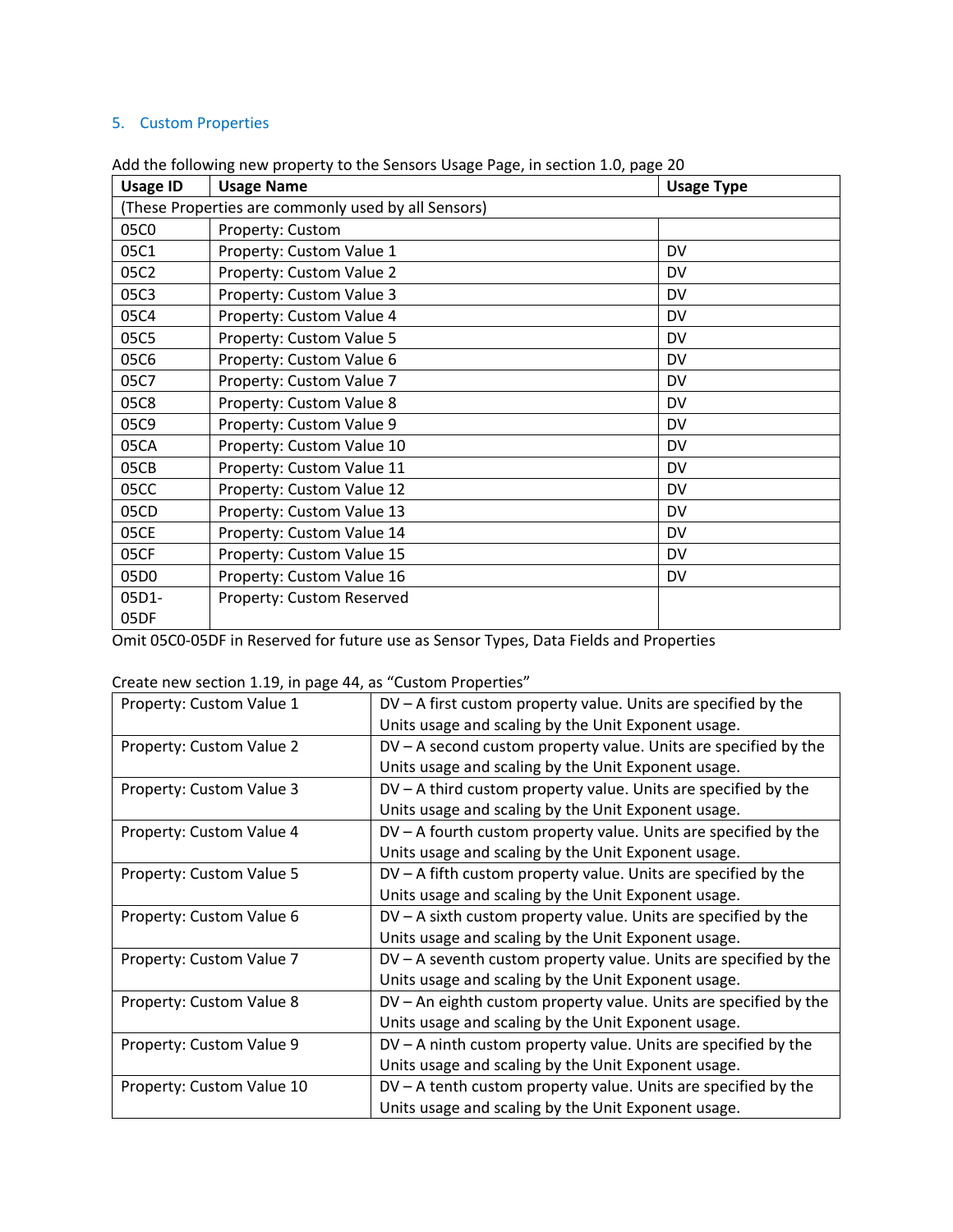| Property: Custom Value 11 | DV – An eleventh custom property value. Units are specified by     |
|---------------------------|--------------------------------------------------------------------|
|                           | the Units usage and scaling by the Unit Exponent usage.            |
| Property: Custom Value 12 | $DV - A$ twelfth custom property value. Units are specified by the |
|                           | Units usage and scaling by the Unit Exponent usage.                |
| Property: Custom Value 13 | DV - A thirteenth custom property value. Units are specified by    |
|                           | the Units usage and scaling by the Unit Exponent usage.            |
| Property: Custom Value 14 | DV - A fourteenth property value. Units are specified by the       |
|                           | Units usage and scaling by the Unit Exponent usage.                |
| Property: Custom Value 15 | DV - A fifteenth custom property value. Units are specified by     |
|                           | the Units usage and scaling by the Unit Exponent usage.            |
| Property: Custom Value 16 | DV - A sixteenth custom property value. Units are specified by     |
|                           | the Units usage and scaling by the Unit Exponent usage.            |

#### **Response:**

‐‐‐‐‐‐‐‐‐

<Added by HID Chair upon closing the Request>

## **Notes on Approval Procedure:**

‐‐‐‐‐‐‐‐‐‐‐‐‐‐‐‐‐‐‐‐‐‐‐‐‐‐‐‐

HID WG On Line Voting Procedures

1. Votes are on a per company basis.

2. Each Review Request shall have attached a Required Voter List that is the result of recruiting by the HID Chair and submitter of members of the USB IF. Required Voter List must include the HID Chair plus 2 companies (other than the submitter) plus any others designated by the HID Chair at the Chair $\hat{\bullet}$ s discretion. The Required Voter List ensures that a quorum is available to approve the Request.

3. Impose a 7‐calendar‐day posting time limit for new Review Requests. HID Chair or designate must post the RR within 7 calendar days. HID Chair or designate must work with the submitter to make sure the request is valid prior to posting. Valid review request must include all fields marked as required in the template. A new template will be adopted that requires at least the following fields: Change Text, Required Voter List, Review Period End Date and Voting End Date, Submittal Date, Submitter, Review Request Title and RR Number.

4. If a RR approval process stalls, the HID Chair may call a face‐to‐face meeting or conference call to decide the issue. Submitter may request that this take place.

5. Impose a minimum 15‐calendar‐day review period on a posted RR prior to the